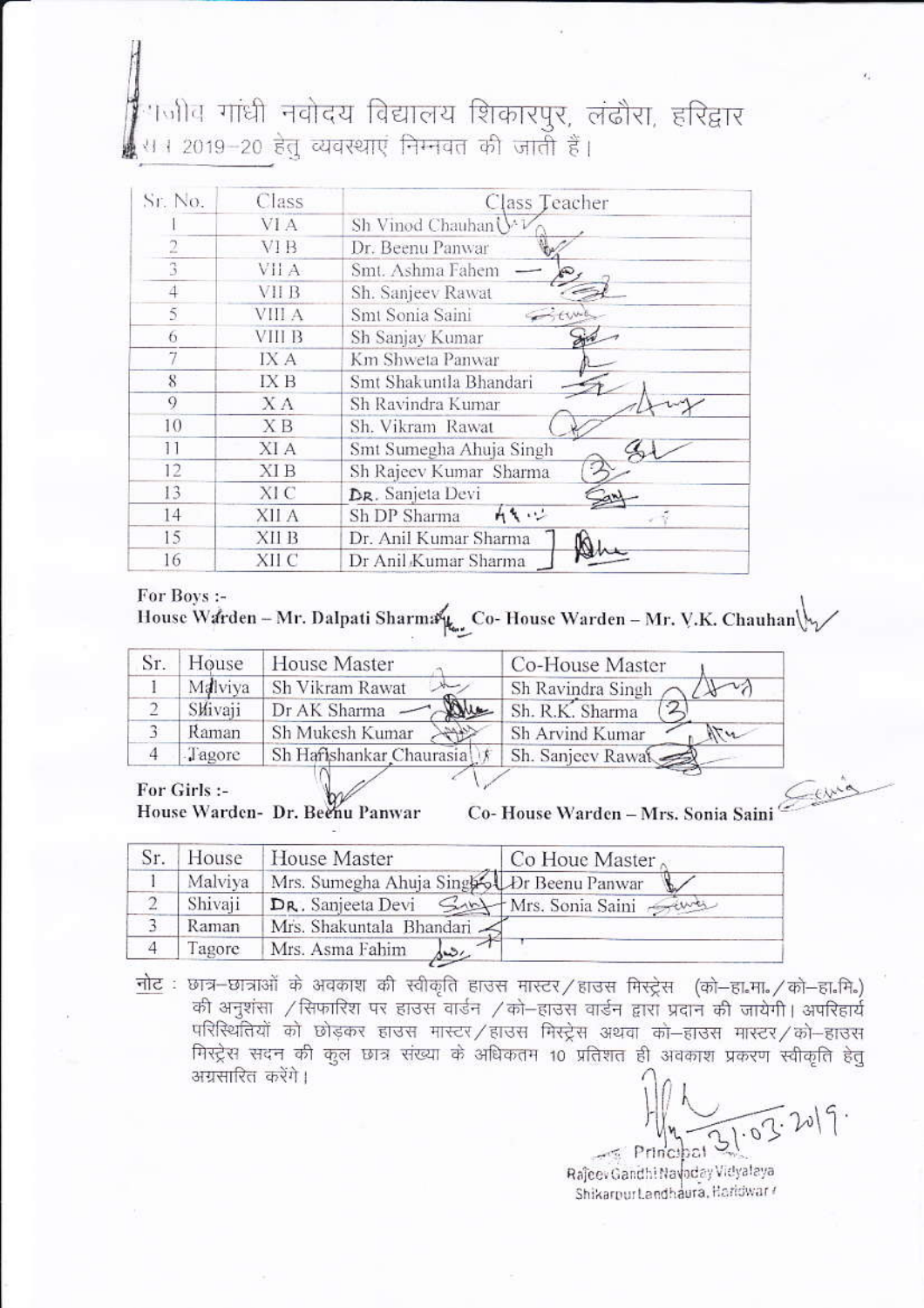ा राजीव गांधी नवोदय विद्यालय शिकारपुर, लंढौरा, हरिद्वार

शैक्षिक सत्र 2019-20 हेतू विद्यालय में विभिन्न प्रभारों से सम्बन्धित कार्य-समितियां निम्नवत गठित की जाती हैं।

#### 1- Assembly Committee

- 1. Sh. Sanjeev Rawat
- 2. Smt. Soniya Saini
- 3. Smt Sumegha Ahuja A
- 4. Km. Shweta

Note :- In order to compliance norms of prayer, all teachers to present in the assembly.

#### 2- Time Table Committee :-  $\mathcal{L}_{36}$

- 1. Sh. D. P. Sharama
- 2. Sh. Hari Shanker Chaurasia.
- 3. Sh.Arvind kumar

#### 3- Discipline Committee :- < 130

- 1. Sh. D. P. Sharama
- 2. Dr. Anil Kumar Sharma
- 3. Dr. Beenu Panwar
- 4. Sh. Vinod Kumar Chauhan
- 5. Sh Sanjeev Rawat (
- 6. Smt. Sumegha Ahuja Singh
- 7. Smt Soniya Saini

#### 4- Admission / S.R. Committee

- 1- Sh. D.P. Sharma
- 2- Dr. Anil Kumar Sharma
- 3- Sh Hari Shanker Chaurasia
- 4- Sh Arvind Kumar
- 5- Smt Sumegha Ahuja Singh
- 6- Sh Sopal Singh Yon

#### 5- Examination Committee :-

1. Sh. Harishankar Chaurashiya (Board Exam)

Mara

- 2. Sh. Arvind Kumar (Home Exam)
- 3. Sh. Ravindra Kumar (Home Exam)

### 6- Sports /Game Committee :-

- 1. Sh. Sanjeev Rawat
- 2. Smt. Soniya Saini
- 3. Sh. Sanjay Dutt  $\leq$
- 4. Sh.Sanjay Kumar

## 7- ICTE Work Committee :-

- 1. Sh. D.P. Sharma
- 2. Sh. Harishankar Chaurashiya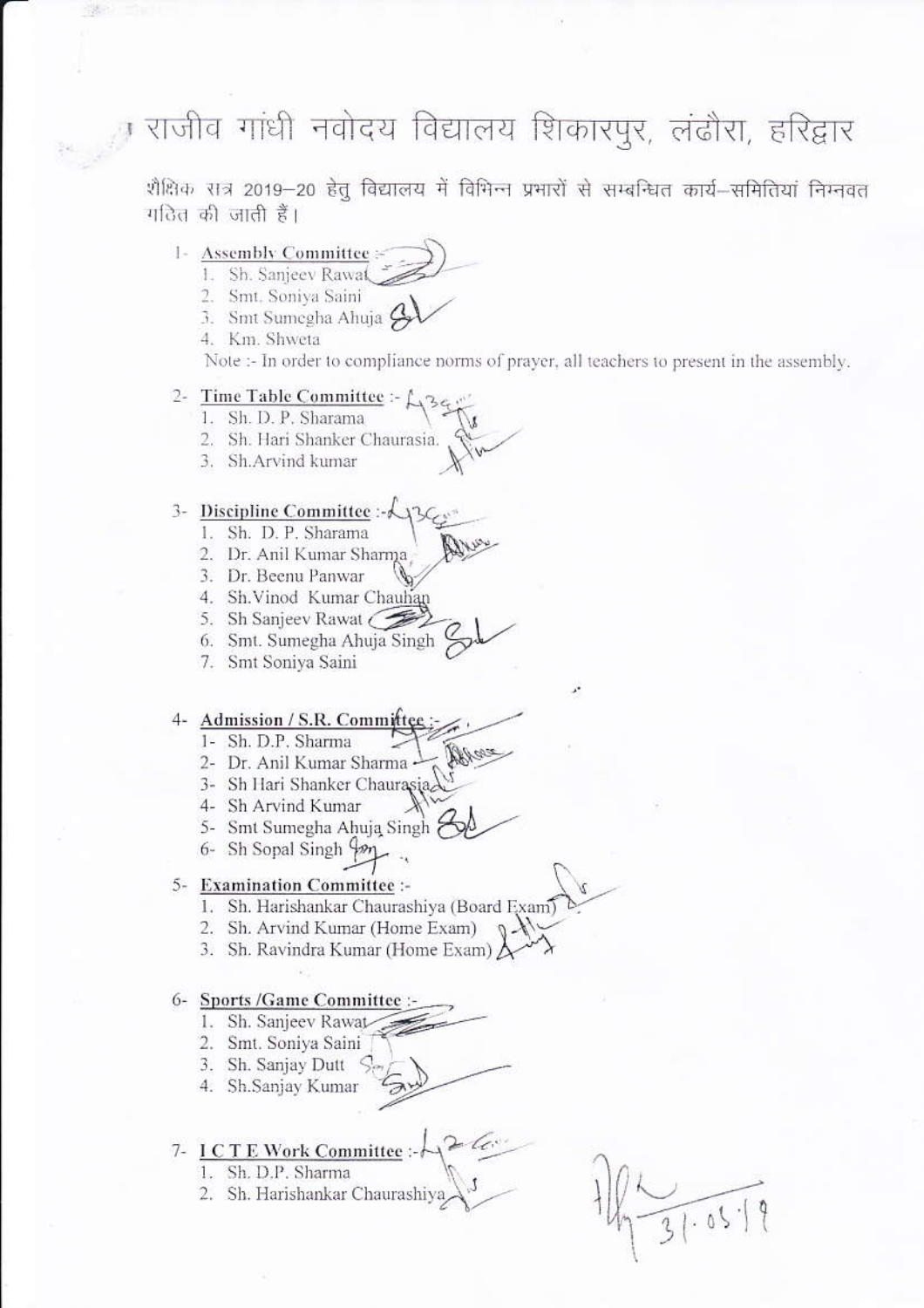8- Purchase /Construction-Repair :-

- 1. Principal
- 2. Sh. D.P. Sharma
- 3. Sh. Harishankar

4. Sh Devendra Singh

# 9- C.C.A. Committee :-

- 1. Sh. Mukesh Kumar
- 2. Smt. Sanjeeta Devi
- 3. Sh. Soniya Saini
- 4. Sh. Sanjeev Rawat
- 5. Sh. Rajeev Kumar Sharma

# 10-Reception Committee :-

- 1. Dr. Anil Kumar Sharma -Marie
- 2. Sh. Arvind Kumar
- 3. Smt. Beenu Panwar
- 4. Smt. Sumegha Ahuja Singh
- 5. Smt. Shakuntala Bhandari

# 11- Scout and Guide Committee :-

- 1. Smt Sumegha Ahuja Singh
- 2. Sh. Sanjeev Rawat
- 3. Sh Mukesh Kumar
- 4. Smt Soniya Saini

# 12-Resident Allotment Committee

- 1. Sh. Dalpati Sharma
- 2. Sh. Devendra Singh
- 3. Sh. Sopal Singh fay

# 13-Health and Hygiene committee :-

- 1. Dr. Sanjeeta Devi
- 2. Sh Vikram Rawat
- 3. Smt Asma Fahim

# 14- Publication /Press Release Committee :-

- 1. Dr. A. K. Sharma
- 2. Smt. Beenu Panwar
- 3. Sh.Devendra Bisht Sally
- 4. Sh Sopal Singh  $\frac{1}{2}$

# 15-Anti Grievance cell (School Staff and Student) :-

**HARD** 

- 1. Dr. A. K. Sharma Man
- 2. Smt. Shakuntala Bhandari
- 3. Smt. Sumegha Ahuja Singh
- 4. Sh. Sopal Singh ?
- 

# 16-Science Club :-

- 1. Sh. D.P. Sharma
- 2. Sh. Arvind Kumar
- 3. Dr. Vikram Rawat